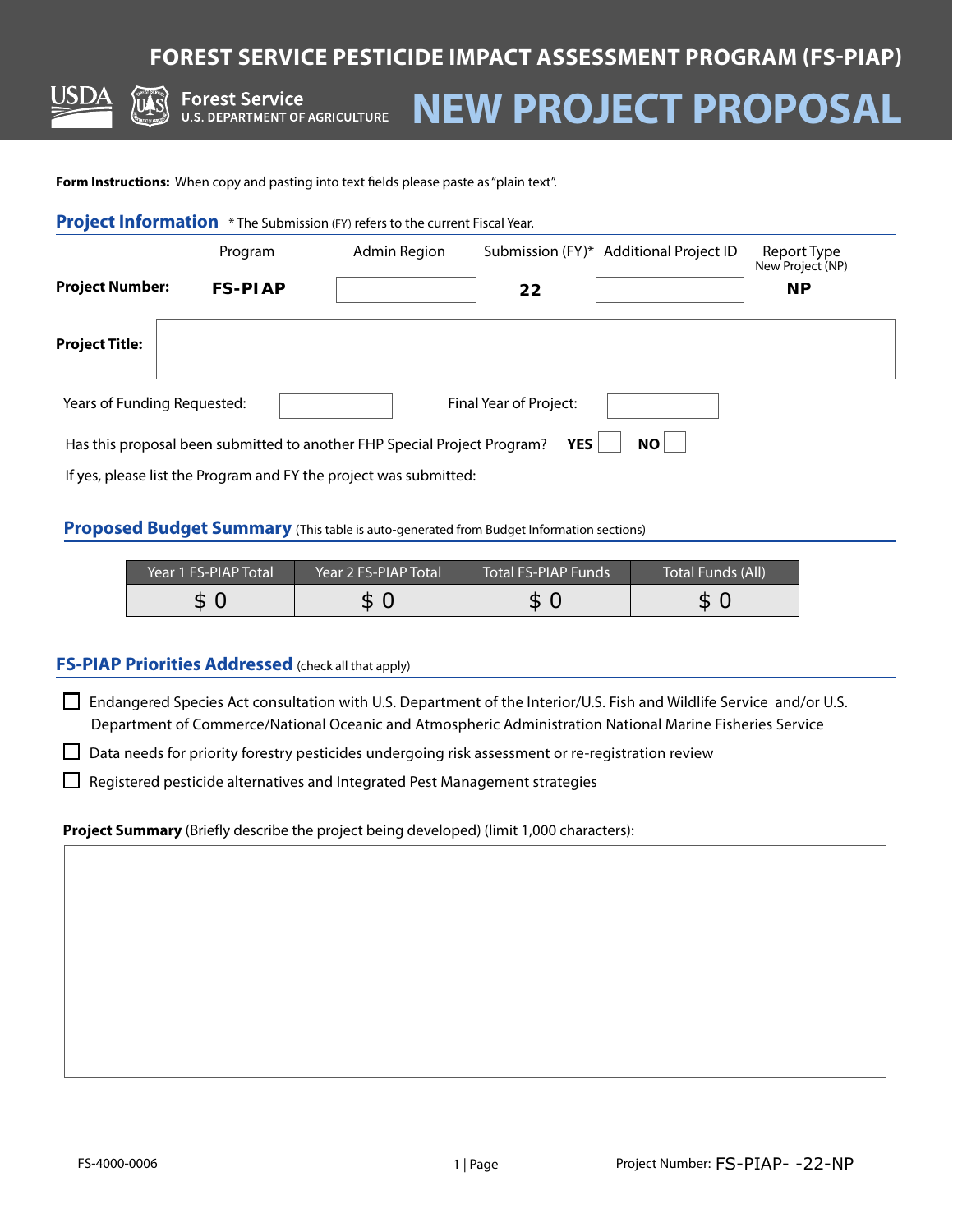## **Project Details**

**Background - Background, Justification, and Research Basis** (i.e. Describe the forestry management problem addressed, describe the importance of identified data gaps, research leading up to this approach, and identify how proposal will further forestry pest management.) (limit 5,000 characters):

**Provide overview of proposed project** (e.g. Who, What, How, When...) (limit 5,000 characters):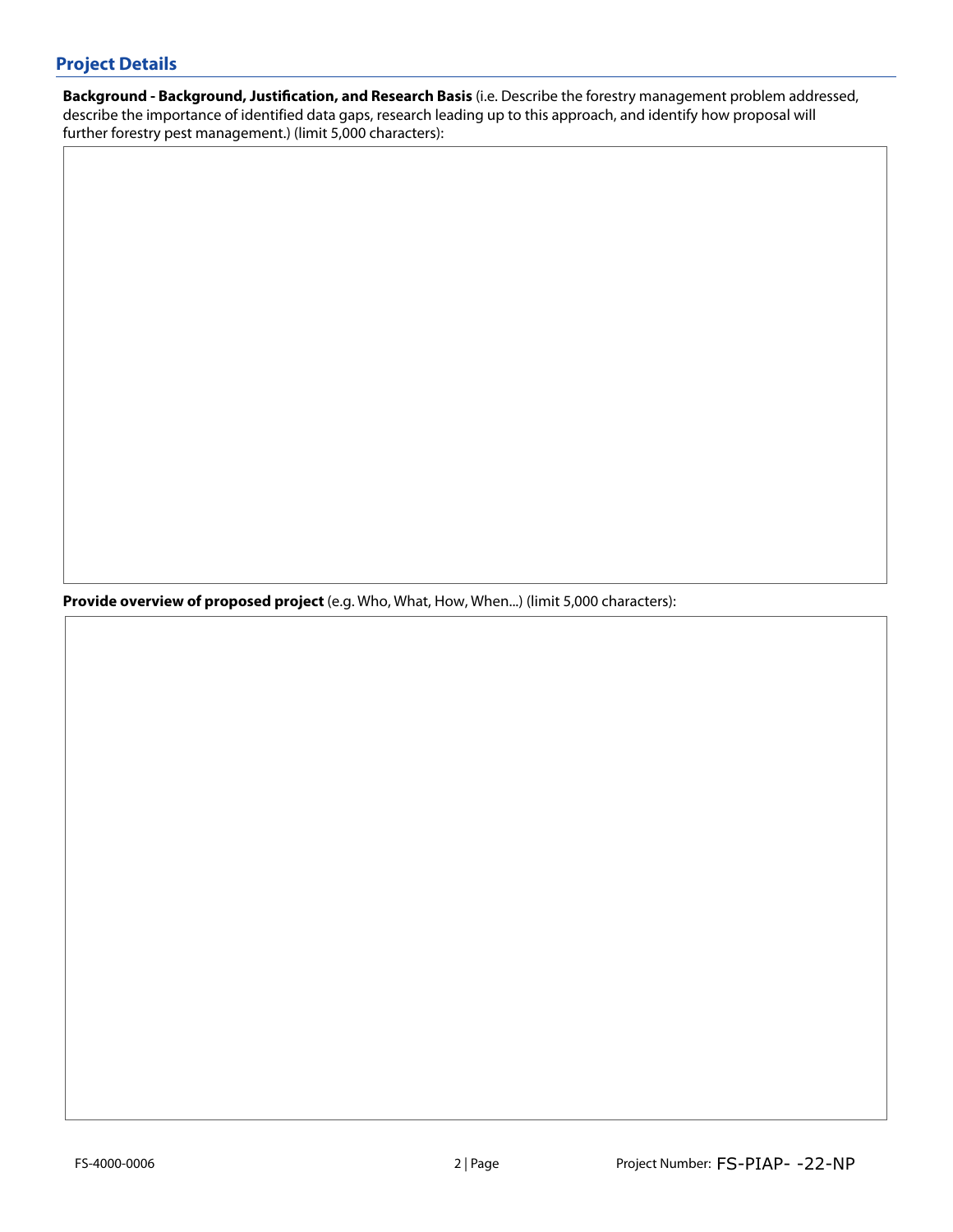**Describe proposed technology transfer and the expected impacts to Forest Health/Forest Management** (e.g. How will the results be shared and how will it influence current forestry management?) (limit 2,500 characters):

**Products/Measures of Success** (e.g. Provide timeline of expected project accomplishments and enumerated deliverables) (limit 1,000 characters):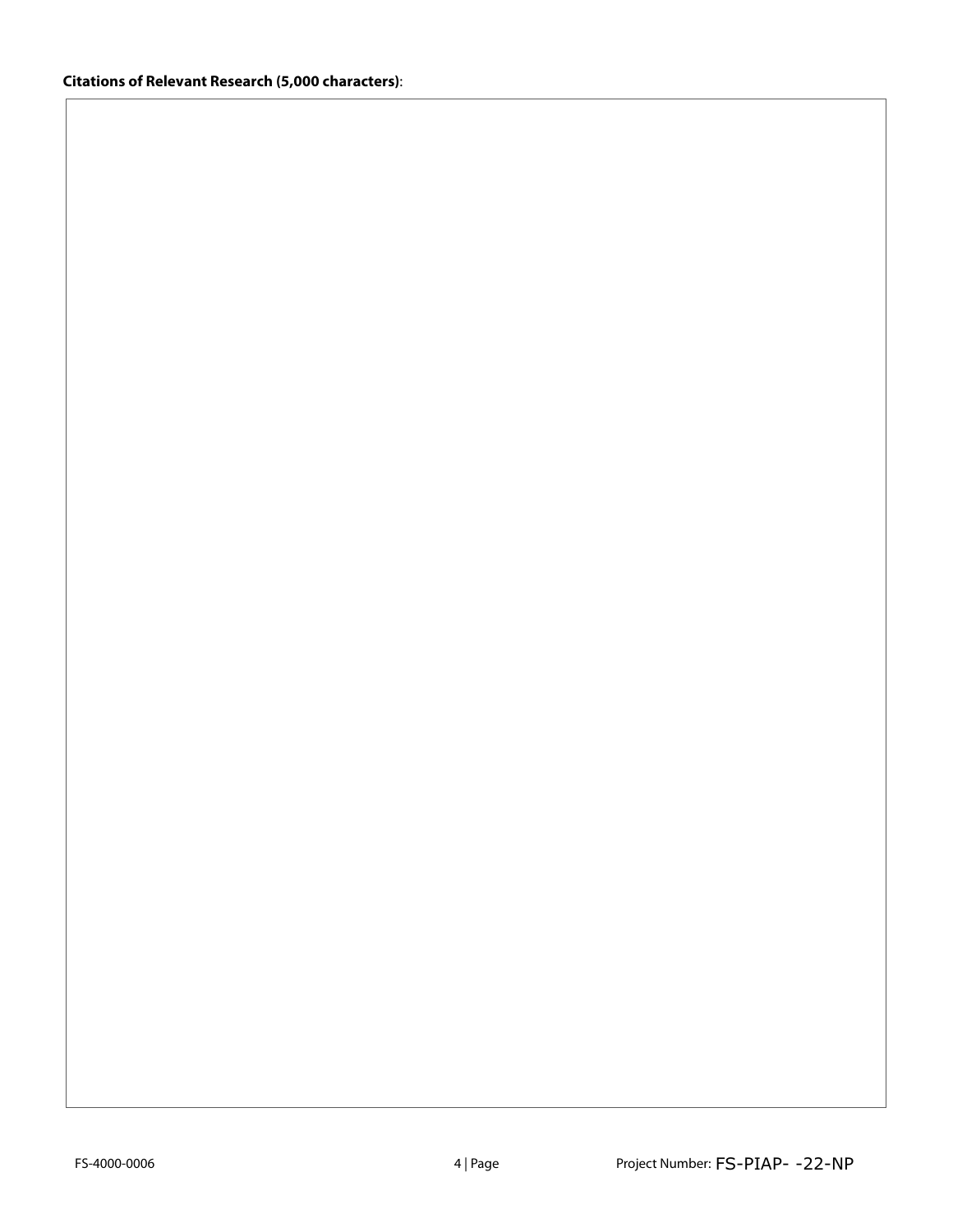#### Year 1 Budget Information (For a summary of total project costs, see page 1)

| $1.5$ car icar (1 1 ). |                                   |                              |                     |                    |              |                  |
|------------------------|-----------------------------------|------------------------------|---------------------|--------------------|--------------|------------------|
| <b>Budget Type</b>     | <b>Budget</b>                     | Requested FS-PIAP<br>Funding | Non-Federal Match** | Leveraged Funds*** | Match Source | Leveraged Source |
| ADMINISTRATION         | Salary                            |                              |                     |                    |              |                  |
|                        | <b>Travel for Data Collection</b> |                              |                     |                    |              |                  |
|                        | Travel to Meetings*               |                              |                     |                    |              |                  |
|                        | Travel for Other                  |                              |                     |                    |              |                  |
| PROCUREMENT            | Contracting                       |                              |                     |                    |              |                  |
|                        | Equipment                         |                              |                     |                    |              |                  |
|                        | Supplies                          |                              |                     |                    |              |                  |
| <b>INDIRECT</b>        | Overhead                          |                              |                     |                    |              |                  |
|                        | Other                             |                              |                     |                    |              |                  |
|                        | SUBTOTAL                          | $\vert \xi 0 \vert$          | \$0                 | \$0                |              |                  |

Overhead Rate % (Describe in Notes):  $\vert$  (Secretary 2011) 7 | Year 1 Total:

\$ 0

Year 1 Notes (1,000 characters):

Fiscal Year (FY):

\* Funds allocated for "Travel to Meetings" in year 1 will only be approved for proposals requesting a single year of funding.

\*\* Non-Federal Matching (cost sharing) funds are raised from outside sources to increase the level of support provided by the Federal Government. This includes both cash and in-kind contributions.

\*\*\* Leveraged Funds are raised from outside sources to increase the level of support provided by the Federal Government (including cash and in-kind contributions) beyond the non-Federal matching requirements.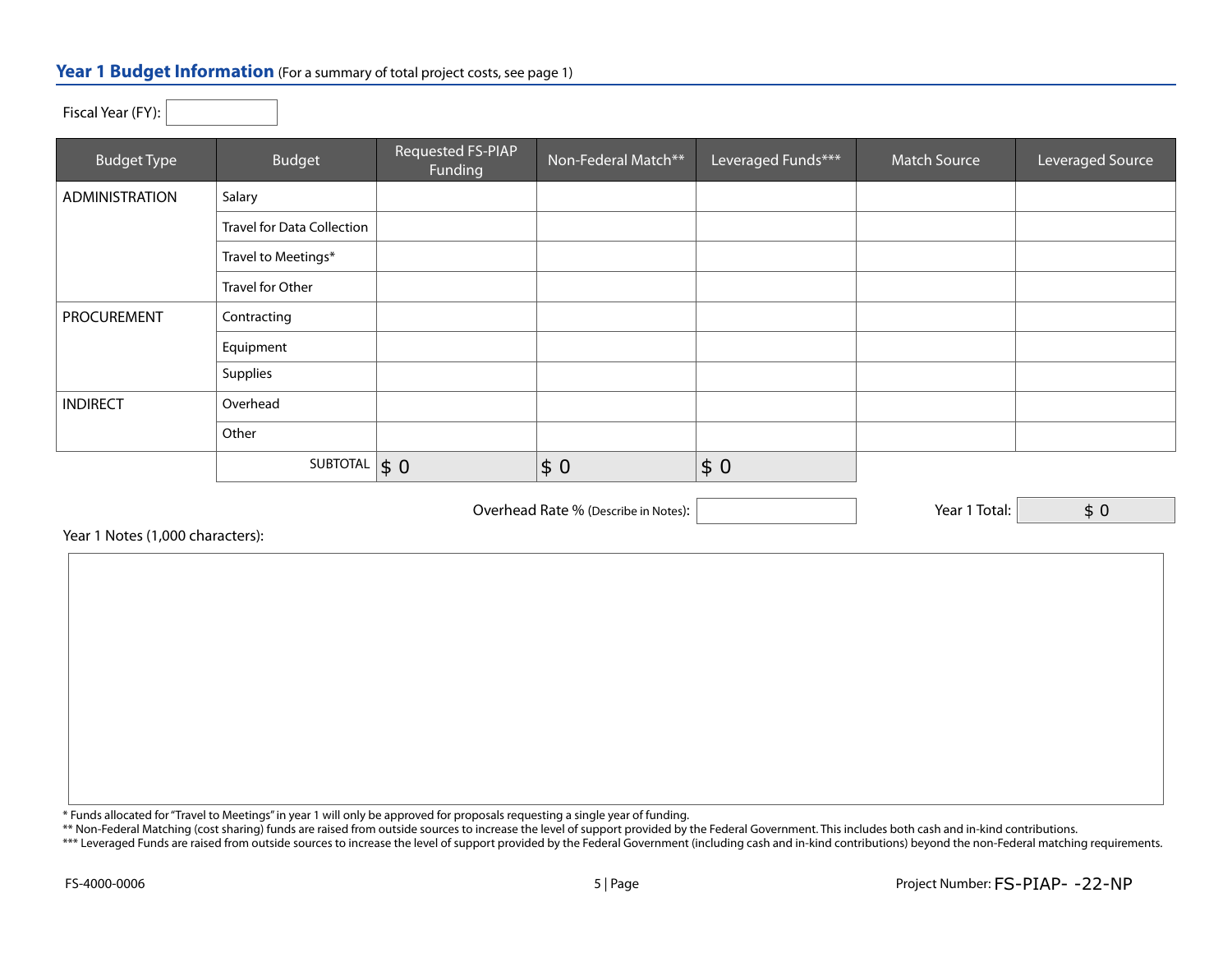## Year 2 Budget Information (For a summary of total project costs, see page 1)

Fiscal Year (FY):

| <b>Budget Type</b> | Budget                            | Requested FS-PIAP<br>Funding | Non-Federal Match | Leveraged Funds | <b>Match Source</b> | Leveraged Source |
|--------------------|-----------------------------------|------------------------------|-------------------|-----------------|---------------------|------------------|
| ADMINISTRATION     | Salary                            |                              |                   |                 |                     |                  |
|                    | <b>Travel for Data Collection</b> |                              |                   |                 |                     |                  |
|                    | <b>Travel to Meetings</b>         |                              |                   |                 |                     |                  |
|                    | Travel for Other                  |                              |                   |                 |                     |                  |
| PROCUREMENT        | Contracting                       |                              |                   |                 |                     |                  |
|                    | Equipment                         |                              |                   |                 |                     |                  |
|                    | Supplies                          |                              |                   |                 |                     |                  |
| <b>INDIRECT</b>    | Overhead                          |                              |                   |                 |                     |                  |
|                    | Other                             |                              |                   |                 |                     |                  |
|                    | SUBTOTAL                          | $\vert \xi \vert$            | \$0               | \$0             |                     |                  |

Overhead Rate %:  $\vert$  Year 2 Total:

Year 2 Notes (1,000 characters):

\$ 0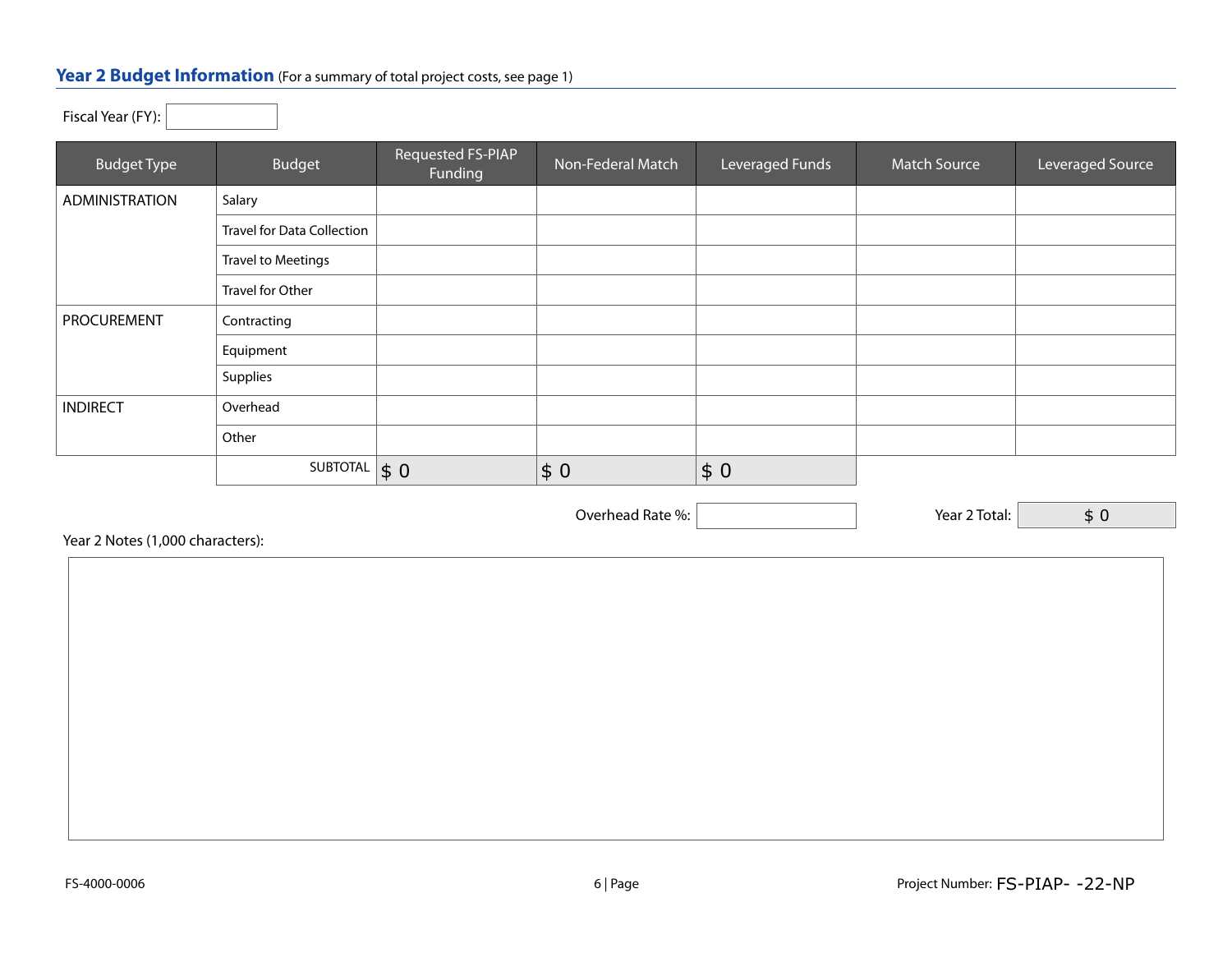## **FHP Sponsor**

| <b>Principal Investigators</b> |                        |
|--------------------------------|------------------------|
|                                |                        |
|                                |                        |
|                                |                        |
|                                |                        |
|                                |                        |
|                                |                        |
|                                |                        |
|                                |                        |
|                                |                        |
|                                |                        |
|                                |                        |
|                                |                        |
| <b>Cooperators</b>             |                        |
|                                |                        |
|                                |                        |
|                                |                        |
|                                |                        |
|                                |                        |
|                                |                        |
|                                |                        |
|                                |                        |
|                                |                        |
|                                |                        |
|                                |                        |
|                                | Funding Coordinator: □ |